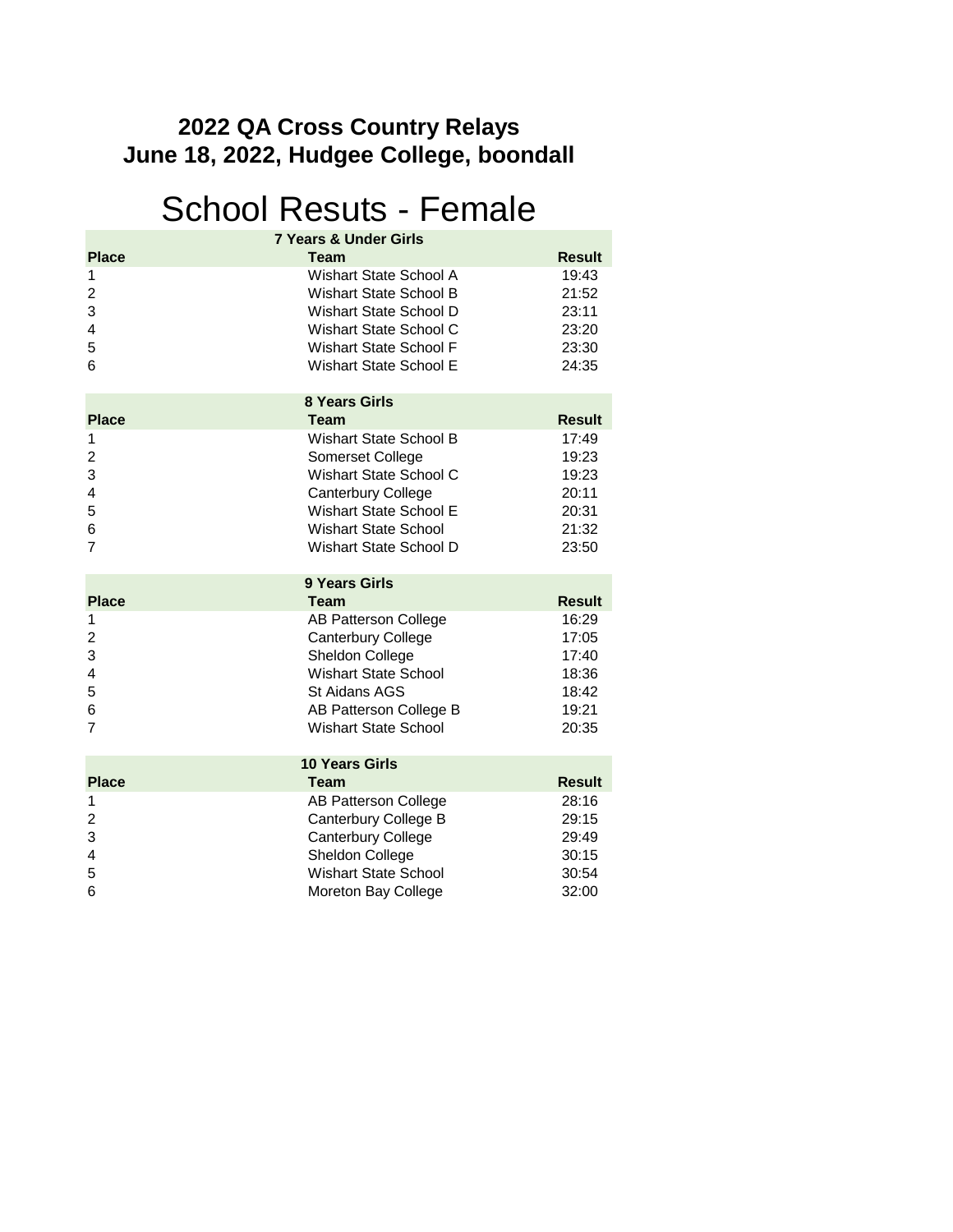| <b>11 Years Girls</b> |                                |               |  |  |
|-----------------------|--------------------------------|---------------|--|--|
| <b>Place</b>          | Team                           | <b>Result</b> |  |  |
|                       | Figtree Pocket State School    | 24:05         |  |  |
| 2                     | Matthew Flinders AC            | 24:11         |  |  |
| 3                     | <b>Emmanuel College</b>        | 25:54         |  |  |
| $\overline{4}$        | Fairholme College              | 26:07         |  |  |
| 5                     | Moreton Bay College            | 26:51         |  |  |
| 6                     | Wishart State School           | 28:20         |  |  |
|                       | Canterbury College             | 28:27         |  |  |
| 8                     | <b>Brookfield State School</b> | 29:18         |  |  |
| 9                     | Wishart State School B         | 29:52         |  |  |
| <b>12 Years Girls</b> |                                |               |  |  |

| <b>Place</b> | Team                | <b>Result</b> |
|--------------|---------------------|---------------|
|              | Brisbane State High | 24:50         |
| 2            | Moreton Bay College | 26:10         |
| 3            | The Glennie School  | 26:16         |
| 4            | Canterbury College  | 26:23         |
|              |                     |               |

| <b>Primary (7&amp;U-12) Girls Trophy</b> |                |      |              |   |             |                |                 |
|------------------------------------------|----------------|------|--------------|---|-------------|----------------|-----------------|
| <b>Team Name</b>                         | <b>7&amp;U</b> | 8Yrs | 9Yrs         |   | 10Yrs 11Yrs | 12Yrs          | <b>Total</b>    |
| <b>Wishart State School</b>              | 6              | 4    |              |   |             |                | 10              |
| <b>AB Patterson College</b>              |                |      | 3            | 3 |             |                | $6\phantom{1}6$ |
| <b>Canterbury College</b>                |                |      | $\mathbf{2}$ | 3 |             |                | 5               |
| <b>Brisbane State High</b>               |                |      |              |   |             | 3              | 3               |
| <b>Figtree Pocket State School</b>       |                |      |              |   | 3           |                | 3               |
| <b>Matthew Flinders AC</b>               |                |      |              |   | 2           |                | $\overline{2}$  |
| <b>Moreton Bay College</b>               |                |      |              |   |             | $\overline{2}$ | $\overline{2}$  |
| <b>Somerset College</b>                  |                | 2    |              |   |             |                | 2               |
| <b>Sheldon College</b>                   |                |      | 1            |   |             |                | $\mathbf{1}$    |
| <b>Emmanuel College</b>                  |                |      |              |   | 1           |                | 1               |
| <b>The Glennie School</b>                |                |      |              |   |             | 1              | 1               |
| <b>Brookfield State School</b>           |                |      |              |   |             |                | 0               |
| <b>Fairholme College</b>                 |                |      |              |   |             |                | $\mathbf 0$     |
| <b>St Aidans AGS</b>                     |                |      |              |   |             |                | 0               |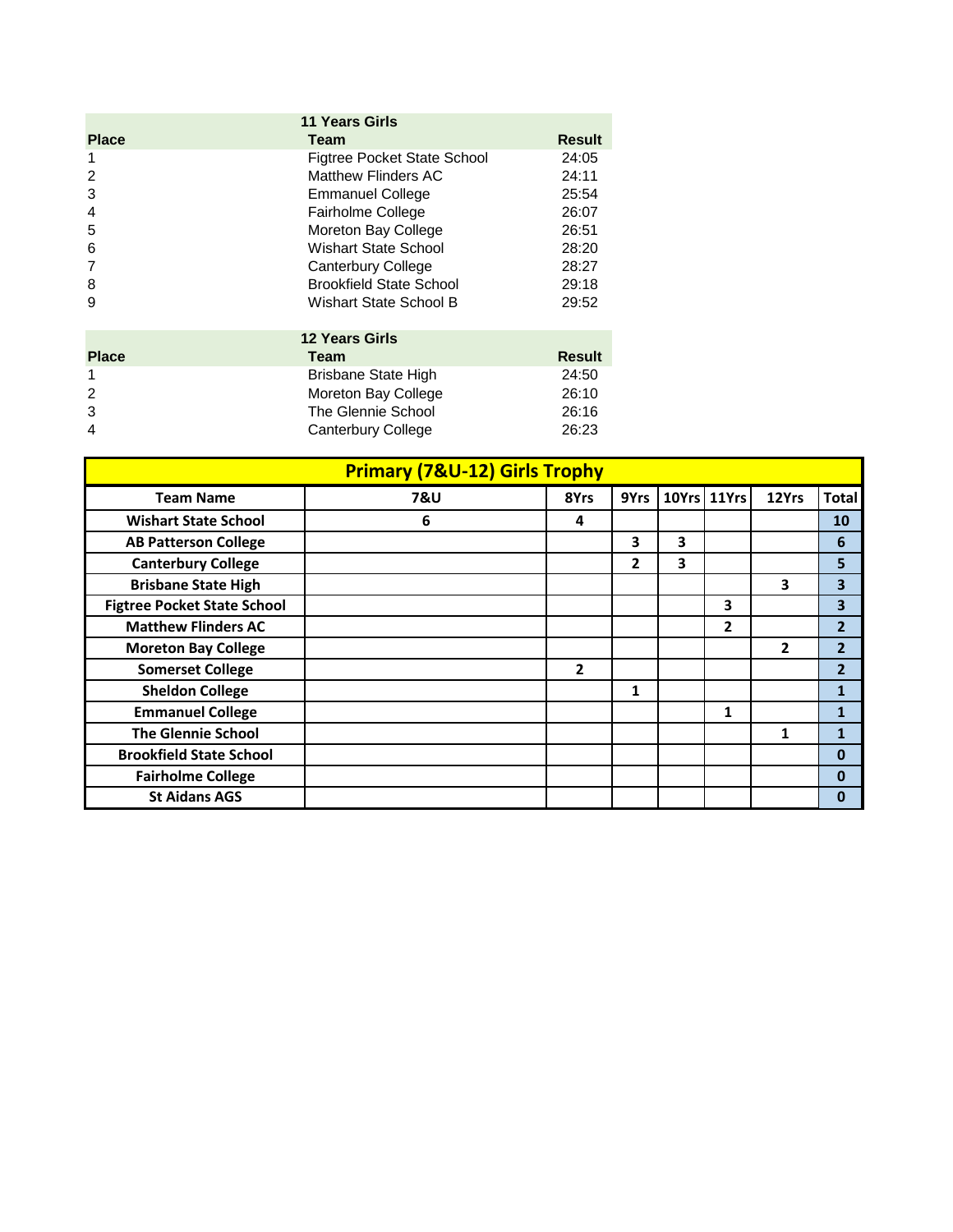|                         | <b>13 Years Girls</b>                                  |                        |
|-------------------------|--------------------------------------------------------|------------------------|
| <b>Place</b>            | <b>Team</b>                                            | <b>Result</b>          |
| 1                       | <b>Brisbane State High</b>                             | 23:02                  |
| $\overline{\mathbf{c}}$ | St Peter's Lutheran                                    | 23:10                  |
| 3                       | St Aidans AGS                                          | 23:45                  |
| 4                       | Brisbane State High B                                  | 24:18                  |
| 5                       | Canterbury College                                     | 24:31                  |
| 6                       | Sheldon College                                        | 25:09                  |
| 7                       | Fairholme College                                      | 25:15                  |
| 8                       | St Aidans AGS B                                        | 26:54                  |
| 9                       | St Peter's Lutheran B                                  | 27:21                  |
| 10                      | Fairholme College B                                    | 28:31                  |
|                         | <b>14 Years Girls</b>                                  |                        |
| <b>Place</b>            | Team                                                   | <b>Result</b>          |
| 1                       | Palm Beach Currumbin                                   | 34:20                  |
| $\overline{c}$          | <b>Brisbane State High</b>                             | 36:20                  |
| 3                       | Stuartholme School B                                   | 37:03                  |
| 4                       | Moreton Bay College                                    | 38:10                  |
| 5                       | Fairholme College                                      | 38:11                  |
|                         | <b>15 Years Girls</b>                                  |                        |
| <b>Place</b>            | Team                                                   | <b>Result</b>          |
| 1                       | Somerville House                                       | 34:46                  |
| $\overline{\mathbf{c}}$ | <b>Brisbane State High</b>                             | 34:52                  |
| 3                       | <b>Canterbury College</b>                              | 35:19                  |
| 4                       | Sheldon College                                        | 35:52                  |
| 5                       | Fairholme College                                      | 36:36                  |
| 6                       | King's Christian College                               | 36:56                  |
| 7                       | <b>Brisbane Girl's Grammar</b>                         | 37:04                  |
| 8<br>9                  | <b>St Aidans AGS</b>                                   | 37:53                  |
| 10                      | Moreton Bay College                                    | 38:03<br>38:24         |
|                         | Brisbane State High B                                  |                        |
|                         | <b>16 Yeaars Girls</b>                                 |                        |
| <b>Place</b>            | <b>Team</b>                                            | <b>Result</b>          |
| 1                       | <b>Brisbane State High</b>                             | 34:21                  |
| $\overline{2}$          | Moreton Bay College                                    | 35:25                  |
| 3                       | St Peter's Lutheran                                    | 35:44                  |
| 4<br>5                  | <b>Stuartholme School</b>                              | 36:58<br>44:00         |
| 6                       | Fairholme College<br>Fairholme College B               | 48:43                  |
|                         |                                                        |                        |
|                         | <b>17 Years Girls</b>                                  |                        |
| <b>Place</b>            | <b>Team</b>                                            | <b>Result</b><br>33:48 |
| 1<br>$\overline{2}$     | King's Christian College<br><b>Brisbane State High</b> | 34:58                  |
| 3                       | <b>Brisbane State High</b>                             | 35:15                  |
| 4                       | Canterbury College                                     | 35:18                  |
| 5                       | Sheldon College                                        | 38:45                  |
|                         |                                                        |                        |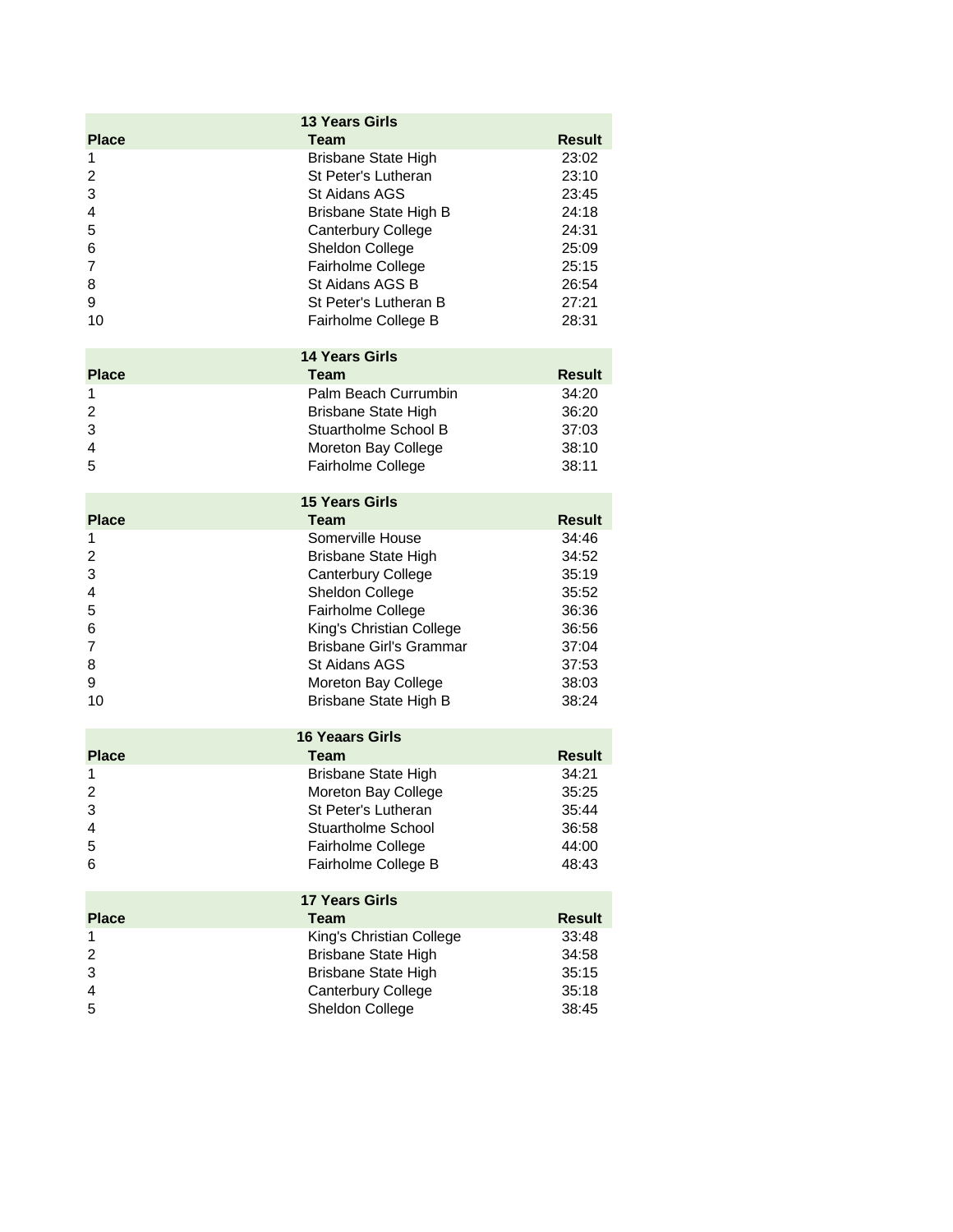| 18-19 Years Girls |               |               |  |  |
|-------------------|---------------|---------------|--|--|
| <b>Place</b>      | Team          | <b>Result</b> |  |  |
|                   | St Aidans AGS | 35:22         |  |  |

| Secondary (13-19) Girls Trophy (Gold 3, Silver 2, Bronze 1) |       |              |   |   |   |                                  |                |
|-------------------------------------------------------------|-------|--------------|---|---|---|----------------------------------|----------------|
| <b>Team Name</b>                                            | 13Yrs | 14Yrs        |   |   |   | 15Yrs   16Yrs   17Yrs   18-19Yrs | <b>Total</b>   |
| <b>Brisbane State High</b>                                  | 3     | $\mathbf{2}$ | 2 | 3 | 3 |                                  | 13             |
| <b>St Aidans AGS</b>                                        | 1     |              |   |   |   | 3                                | 4              |
| <b>King's Christian College</b>                             |       |              |   |   | 3 |                                  | 3              |
| <b>Palm Beach Currumbin</b>                                 |       | 3            |   |   |   |                                  | 3              |
| <b>Somerville House</b>                                     |       |              | 3 |   |   |                                  | 3              |
| <b>St Peter's Lutheran</b>                                  | 2     |              |   | 1 |   |                                  | 3              |
| <b>Moreton Bay College</b>                                  |       |              |   | 2 |   |                                  | $\overline{2}$ |
| <b>Canterbury College</b>                                   |       |              | 1 |   |   |                                  | $\mathbf{1}$   |
| <b>Stuartholme School</b>                                   |       | 1            |   |   |   |                                  | 1              |
| <b>AB Patterson College</b>                                 |       |              |   |   |   |                                  | $\mathbf{0}$   |
| <b>Brisbane Girl's Grammar</b>                              |       |              |   |   |   |                                  | 0              |
| <b>Cannon Hill Anglican College</b>                         |       |              |   |   |   |                                  | 0              |
| <b>Fairholme College</b>                                    |       |              |   |   |   |                                  | 0              |
| <b>Sheldon College</b>                                      |       |              |   |   |   |                                  | 0              |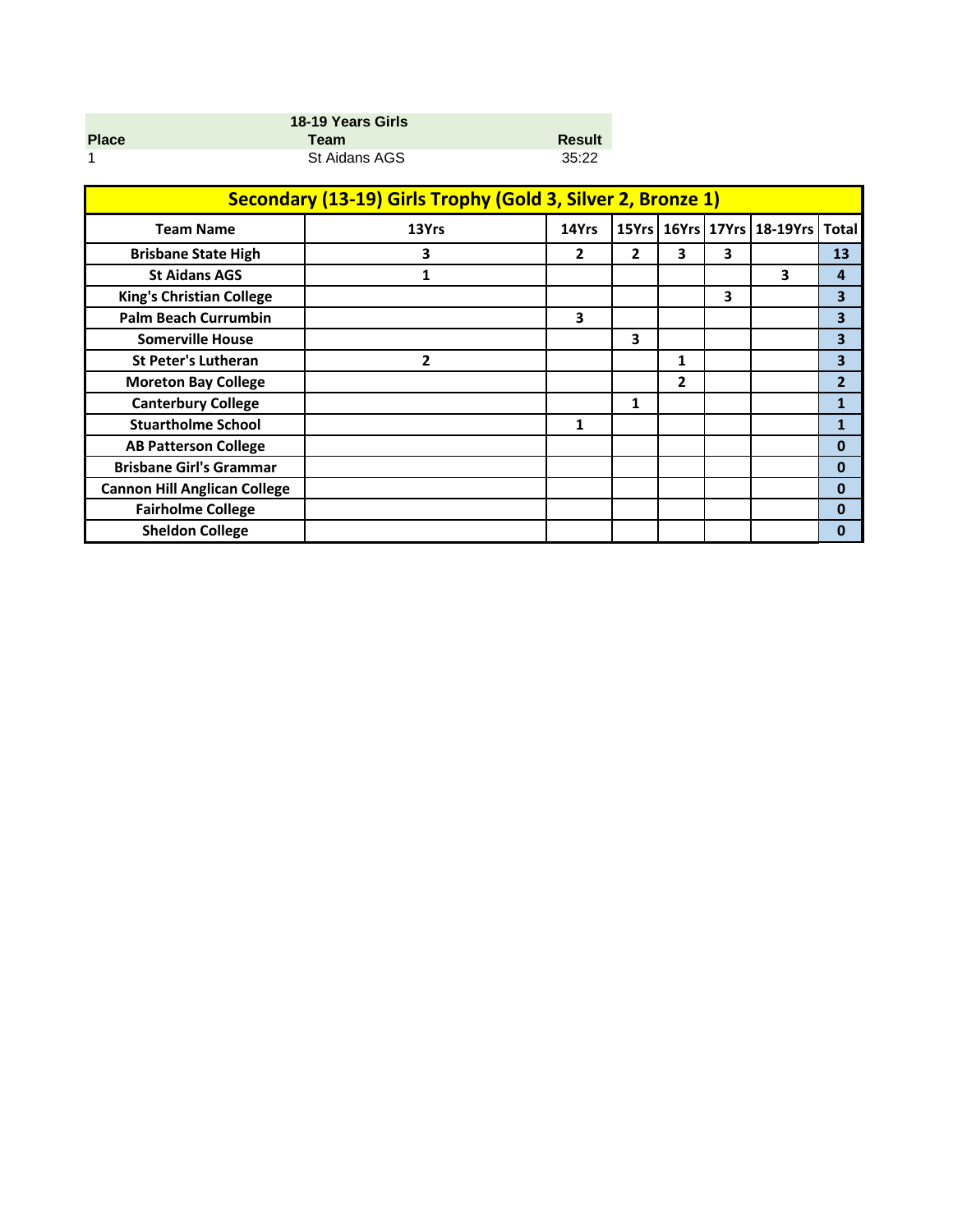## School Resuts - Male

|                                                       | <b>7 Years &amp; Under Boys</b>                                                                                                                                                                               |                                                                      |
|-------------------------------------------------------|---------------------------------------------------------------------------------------------------------------------------------------------------------------------------------------------------------------|----------------------------------------------------------------------|
| <b>Place</b>                                          | Team                                                                                                                                                                                                          | <b>Result</b>                                                        |
| 1<br>2<br>3<br>4<br>5<br>6<br>$\overline{7}$<br>8     | Somerset College<br><b>Wishart State School</b><br><b>Brisbane Boys College</b><br>Canterbury College<br>Wishart State School B<br>Wishart State School C<br>Wishart State School E<br>Wishart State School D | 18:34<br>18:47<br>19:33<br>20:16<br>20:30<br>22:12<br>23:29<br>25:05 |
|                                                       | 8 Years Boys                                                                                                                                                                                                  |                                                                      |
| <b>Place</b>                                          | <b>Team</b>                                                                                                                                                                                                   | <b>Result</b>                                                        |
| 1<br>$\overline{\mathbf{c}}$<br>3<br>4<br>5<br>6      | Canterbury College<br><b>Wishart State School</b><br><b>Brisbane Boys College</b><br><b>Wishart State School B</b><br>Wishart State School D<br>Wishart State School C                                        | 16:34<br>17:05<br>18:33<br>19:11<br>19:59<br>20:34                   |
|                                                       | 9 Years Boys                                                                                                                                                                                                  |                                                                      |
| <b>Place</b>                                          | <b>Team</b>                                                                                                                                                                                                   | <b>Result</b>                                                        |
| 1<br>$\overline{c}$<br>3<br>4<br>5<br>6<br>7          | Canterbury College<br><b>Brisbane Boys College</b><br>Sheldon College<br><b>Wishart State School</b><br>Brisbane Boys College B<br>Wishart State School B<br>Wishart State School C                           | 15:24<br>16:32<br>17:14<br>17:27<br>19:04<br>19:54<br>21:10          |
|                                                       | <b>10 Years Boys</b>                                                                                                                                                                                          |                                                                      |
| <b>Place</b>                                          | Team                                                                                                                                                                                                          | <b>Result</b>                                                        |
| 1<br>$\overline{\mathbf{c}}$<br>3<br>4<br>5<br>6<br>7 | King's Christian College<br>Kenmore State School<br>Canterbury College<br><b>Wishart State School</b><br><b>Brisbane Boys College</b><br>Wishart State School B<br>Brisbane Boys College B                    | 24:29<br>26:43<br>26:53<br>29:34<br>30:06<br>30:31<br>32:27          |
| <b>Place</b>                                          | <b>11 Years Boys</b><br><b>Team</b>                                                                                                                                                                           | <b>Result</b>                                                        |
| 1                                                     | <b>AB Patterson College</b>                                                                                                                                                                                   | 23:04                                                                |
| 2<br>3<br>4<br>5<br>6<br>7                            | <b>Brisbane Boys College</b><br>Nudgee College<br>Canterbury College<br><b>Wishart State School</b><br>Brisbane Boys College B<br>Sheldon College                                                             | 24:38<br>25:16<br>26:09<br>26:45<br>26:49<br>27:39                   |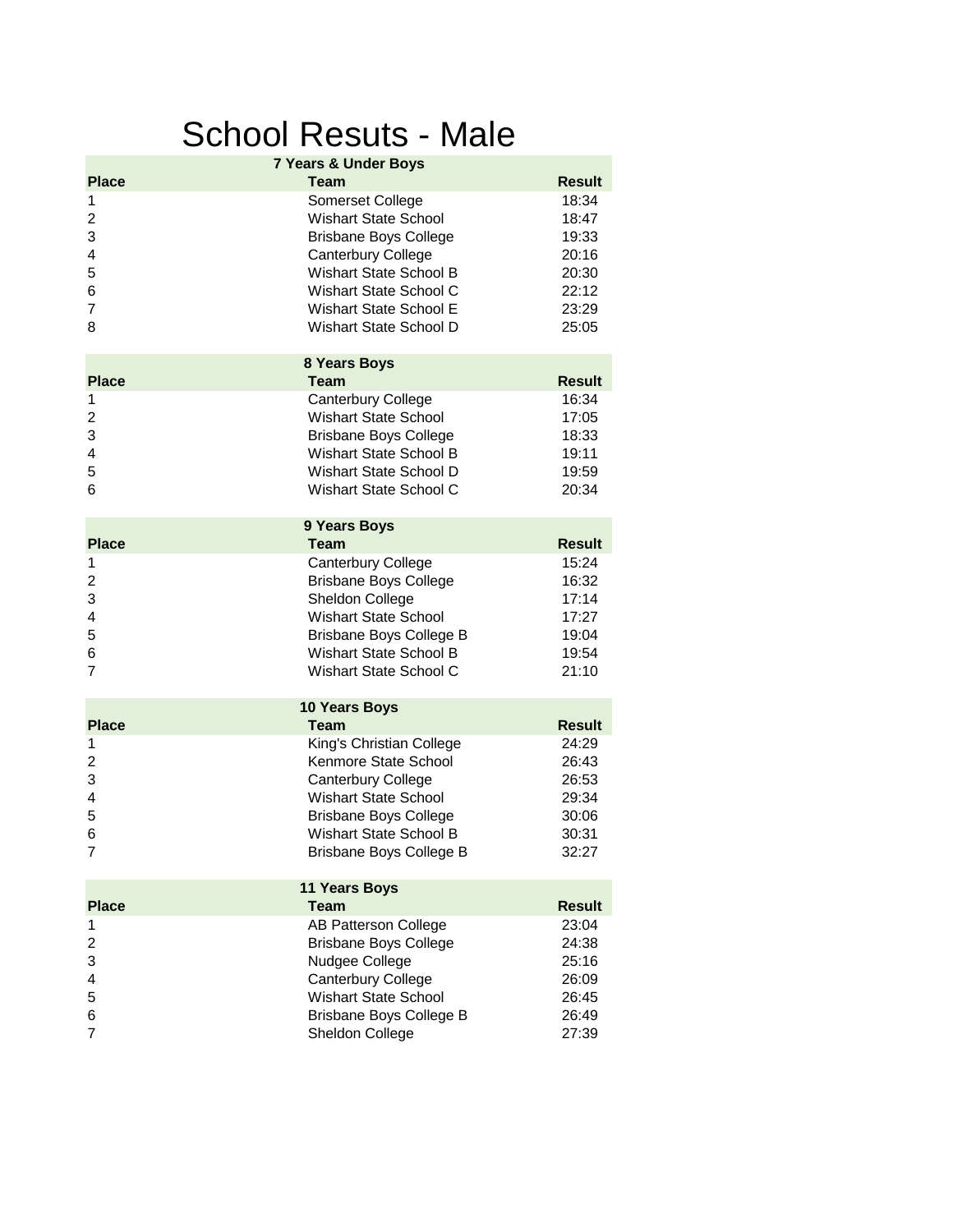| <b>12 Years Boys</b> |                              |               |  |  |
|----------------------|------------------------------|---------------|--|--|
| <b>Place</b>         | Team                         | <b>Result</b> |  |  |
|                      | St Andrew's Anglican College | 21:52         |  |  |
| $\mathcal{P}$        | Canterbury College           | 22:09         |  |  |
| 3                    | St Peter's Lutheran          | 24:02         |  |  |
| $\overline{4}$       | <b>Brisbane Boys College</b> | 24:14         |  |  |
| 5                    | <b>Sheldon College</b>       | 24:28         |  |  |
| 6                    | AB Patterson College         | 24:28         |  |  |
|                      | <b>Brisbane State High</b>   | 24:29         |  |  |
| 8                    | St Laurence's College        | 24:32         |  |  |
| 9                    | St Peter's Lutheran B        | 26:23         |  |  |
| 10                   | Wishart State School         | 27:04         |  |  |
| 11                   | Nudgee College               | 27:53         |  |  |

| <b>Primary (7&amp;U-12) Boys Trophy</b> |                |                |      |                |             |       |                |
|-----------------------------------------|----------------|----------------|------|----------------|-------------|-------|----------------|
| <b>Team Name</b>                        | 7&U            | 8Yrs           | 9Yrs |                | 10Yrs 11Yrs | 12Yrs | <b>Total</b>   |
| <b>Canterbury College</b>               |                | 3              | 3    | 1              |             | 2     | 9              |
| <b>Brisbane Boys College</b>            |                | 1              | 2    |                | 2           |       | 6              |
| <b>Wishart State School</b>             | $\overline{2}$ | $\overline{2}$ |      |                |             |       | 4              |
| <b>AB Patterson College</b>             |                |                |      |                | 3           |       | 3              |
| <b>King's Christian College</b>         |                |                |      | 3              |             |       | 3              |
| <b>Somerset College</b>                 | 3              |                |      |                |             |       | 3              |
| <b>St Andrew's Anglican College</b>     |                |                |      |                |             | 3     | 3              |
| <b>Kenmore State School</b>             |                |                |      | $\overline{2}$ |             |       | $\overline{2}$ |
| <b>Nudgee College</b>                   |                |                |      |                | 1           |       | 1              |
| <b>Sheldon College</b>                  |                |                | 1    |                |             |       | $\mathbf{1}$   |
| <b>St Peter's Lutheran</b>              |                |                |      |                |             |       | 1              |
| <b>Brisbane State High</b>              |                |                |      |                |             |       | 0              |
| <b>St Laurence's College</b>            |                |                |      |                |             |       | $\mathbf 0$    |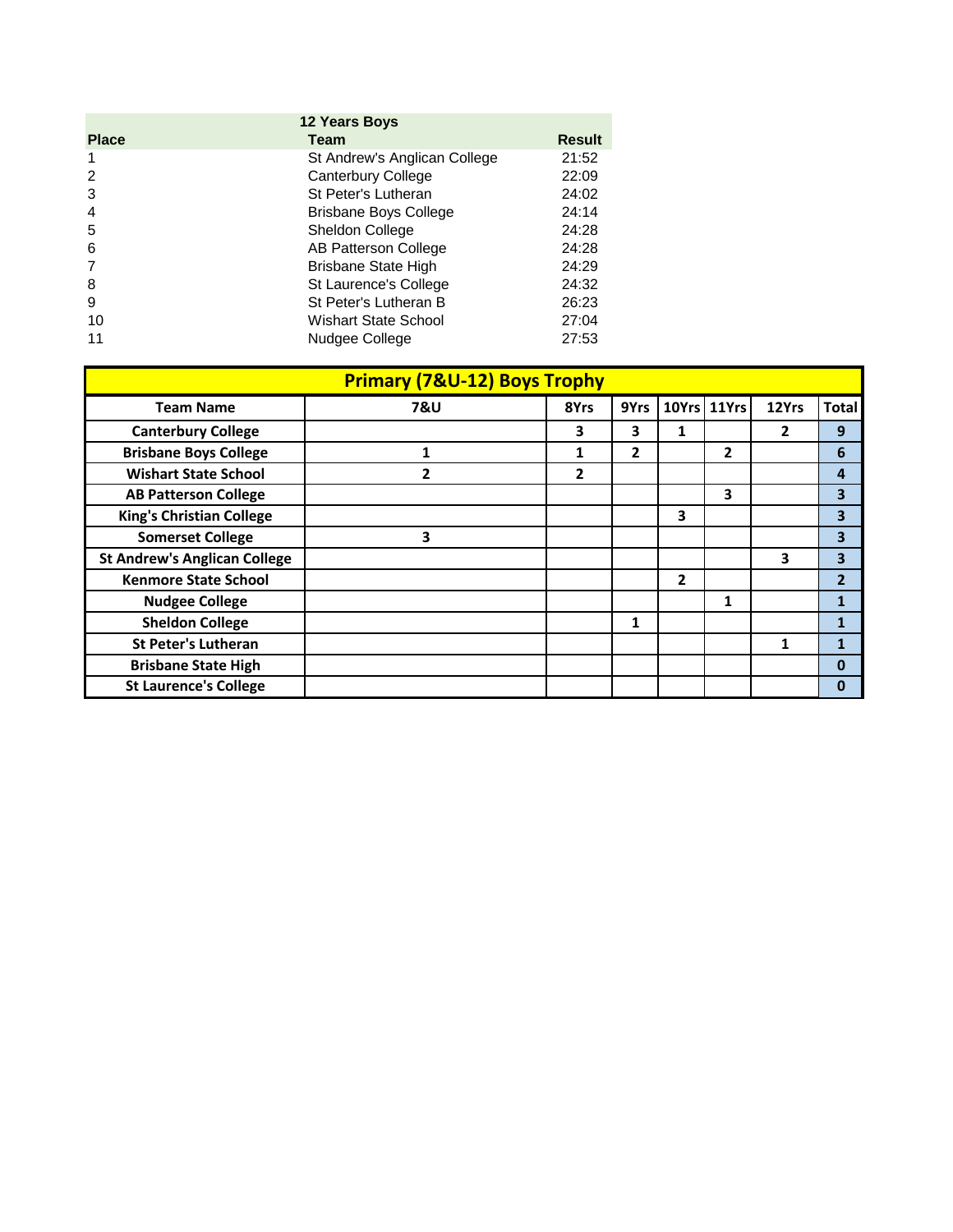|                   | <b>13 Years Boys</b>                 |                        |
|-------------------|--------------------------------------|------------------------|
| <b>Place</b>      | <b>Team</b>                          | <b>Result</b>          |
| 1                 | <b>Brisbane State High</b>           | 20:51                  |
| $\overline{c}$    | <b>Brisbane Boys College</b>         | 21:57                  |
| 3                 | Nudgee College                       | 22:07                  |
| 4                 | Coomera Anglican College             | 22:20                  |
| 5                 | <b>AB Patterson College</b>          | 23:12                  |
| 6                 | St Peter's Lutheran                  | 24:30                  |
| 7                 | Sheldon College                      | 25:49                  |
| 8                 | Canterbury College                   | 25:55                  |
|                   | <b>14 Years Boys</b>                 |                        |
| <b>Place</b>      | <b>Team</b>                          | <b>Result</b>          |
| 1                 | Ipswich Grammar School               | 32:32                  |
| $\overline{c}$    | <b>Brisbane Boys College</b>         | 33:21                  |
| 3                 | Cannon Hill Anglican College         | 33:55                  |
| 4                 | Palm Beach Currumbin                 | 34:17                  |
| 5                 | Somerset College                     | 34:30                  |
| 6                 | Nudgee College                       | 35:03                  |
| 7                 | <b>Brisbane State High</b>           | 35:12                  |
| 8                 | Brisbane Boys College B              | 36:07                  |
|                   | <b>15 Years Boys</b>                 |                        |
|                   |                                      |                        |
| <b>Place</b>      | <b>Team</b>                          | <b>Result</b>          |
| 1                 | Nudgee College                       | 30:39                  |
| 2                 | <b>Brisbane Boys College</b>         | 31:13                  |
| 3                 | <b>Brisbane State High</b>           | 31:26                  |
| 4                 | Somerset College                     | 31:32                  |
| 5                 | Anglican Church Grammar School       | 31:40                  |
| 6                 | <b>Canterbury College</b>            | 34:36                  |
| 7                 | St Peter's Lutheran                  | 35:04                  |
|                   | <b>16 Years Boys</b>                 |                        |
| <b>Place</b>      | <b>Team</b>                          | <b>Result</b>          |
| 1                 | <b>Brisbane Boys College</b>         | 30:21                  |
| $\overline{c}$    | <b>Brisbane State High</b>           | 30:52                  |
| 3                 | Anglican Church Grammar School       | 31:34                  |
|                   | 17 Years Boys                        |                        |
| <b>Place</b><br>1 | Team<br><b>Brisbane Boys College</b> | <b>Result</b><br>31:54 |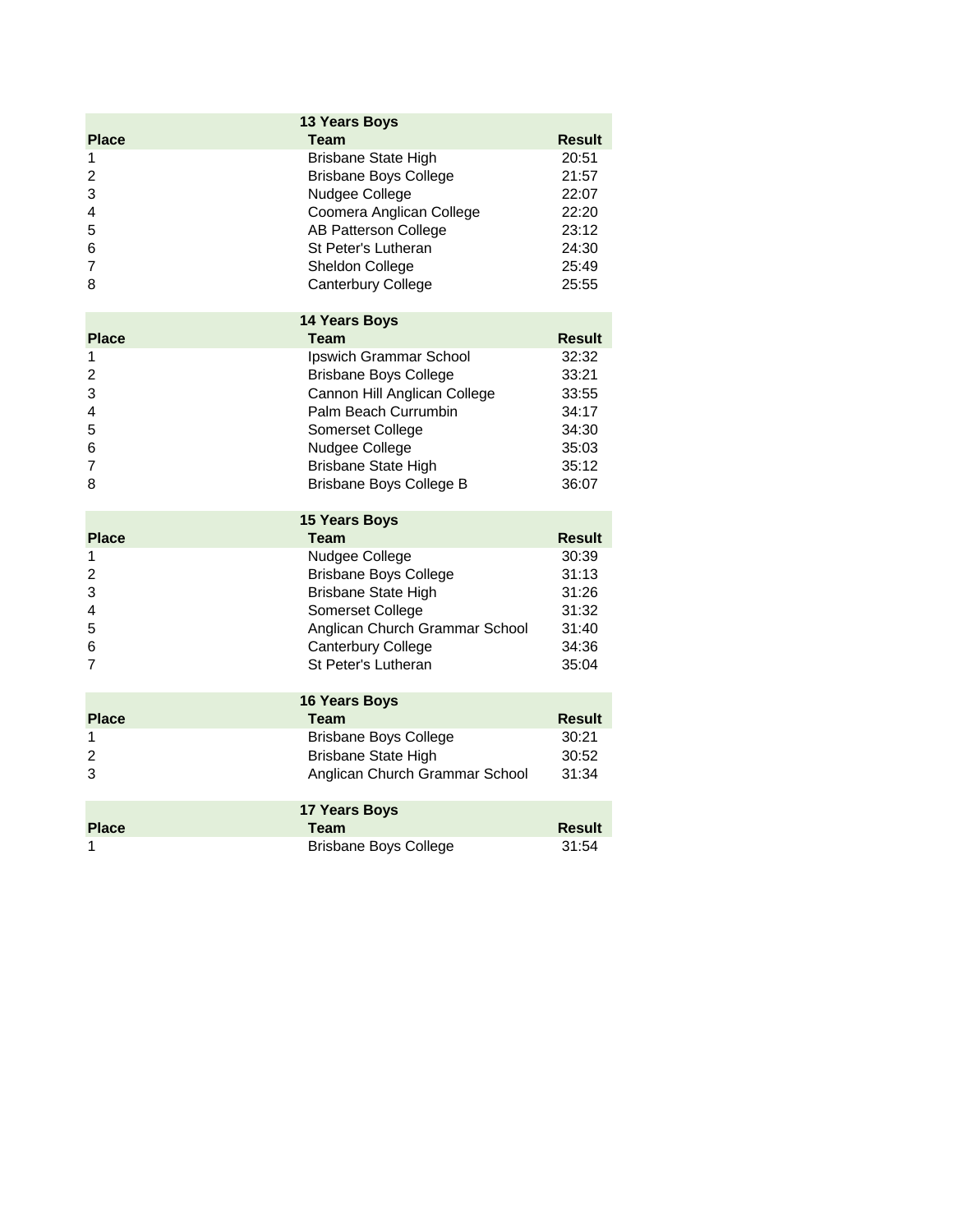| 18-19 Years Boys |                                |               |  |  |  |
|------------------|--------------------------------|---------------|--|--|--|
| <b>Place</b>     | Team                           | <b>Result</b> |  |  |  |
|                  | Anglican Church Grammar School | 29:35         |  |  |  |
| $\mathcal{P}$    | <b>Brisbane Boys College</b>   | 30:36         |  |  |  |
| 3                | Iona College                   | 31:41         |  |  |  |
| $\overline{4}$   | <b>Brisbane State High</b>     | 32:44         |  |  |  |
| -5               | Sheldon College                | 33:21         |  |  |  |

| Secondary (13-19) Boys Trophy (Gold 3, Silver 2, Bronze 1) |              |              |              |   |   |                                          |                         |
|------------------------------------------------------------|--------------|--------------|--------------|---|---|------------------------------------------|-------------------------|
| <b>Team Name</b>                                           | 13Yrs        | 14Yrs        |              |   |   | 15Yrs   16Yrs   17Yrs   18-19Yrs   Total |                         |
| <b>Brisbane Boys College</b>                               | 2            | $\mathbf{2}$ | $\mathbf{2}$ | 3 | 3 | 2                                        | 14                      |
| <b>Brisbane State High</b>                                 | 3            |              | 1            | 2 |   |                                          | 6                       |
| <b>Churchie</b>                                            |              |              |              | 1 |   | 3                                        | $\overline{a}$          |
| <b>Nudgee College</b>                                      | $\mathbf{1}$ |              | 3            |   |   |                                          | 4                       |
| <b>Ipswich Grammar School</b>                              |              | 3            |              |   |   |                                          | $\overline{\mathbf{3}}$ |
| <b>Cannon Hill Anglican College</b>                        |              | 1            |              |   |   |                                          | $\mathbf{1}$            |
| <b>Iona College</b>                                        |              |              |              |   |   | 1                                        | 1                       |
| <b>AB Patterson College</b>                                |              |              |              |   |   |                                          | 0                       |
| <b>Canterbury College</b>                                  |              |              |              |   |   |                                          | $\bf{0}$                |
| <b>Coomera Anglican College</b>                            |              |              |              |   |   |                                          | $\mathbf{0}$            |
| <b>Palm Beach Currumbin</b>                                |              |              |              |   |   |                                          | $\bf{0}$                |
| <b>Sheldon College</b>                                     |              |              |              |   |   |                                          | $\bf{0}$                |
| <b>Somerset College</b>                                    |              |              |              |   |   |                                          | 0                       |
| <b>St Peter's Lutheran</b>                                 |              |              |              |   |   |                                          | 0                       |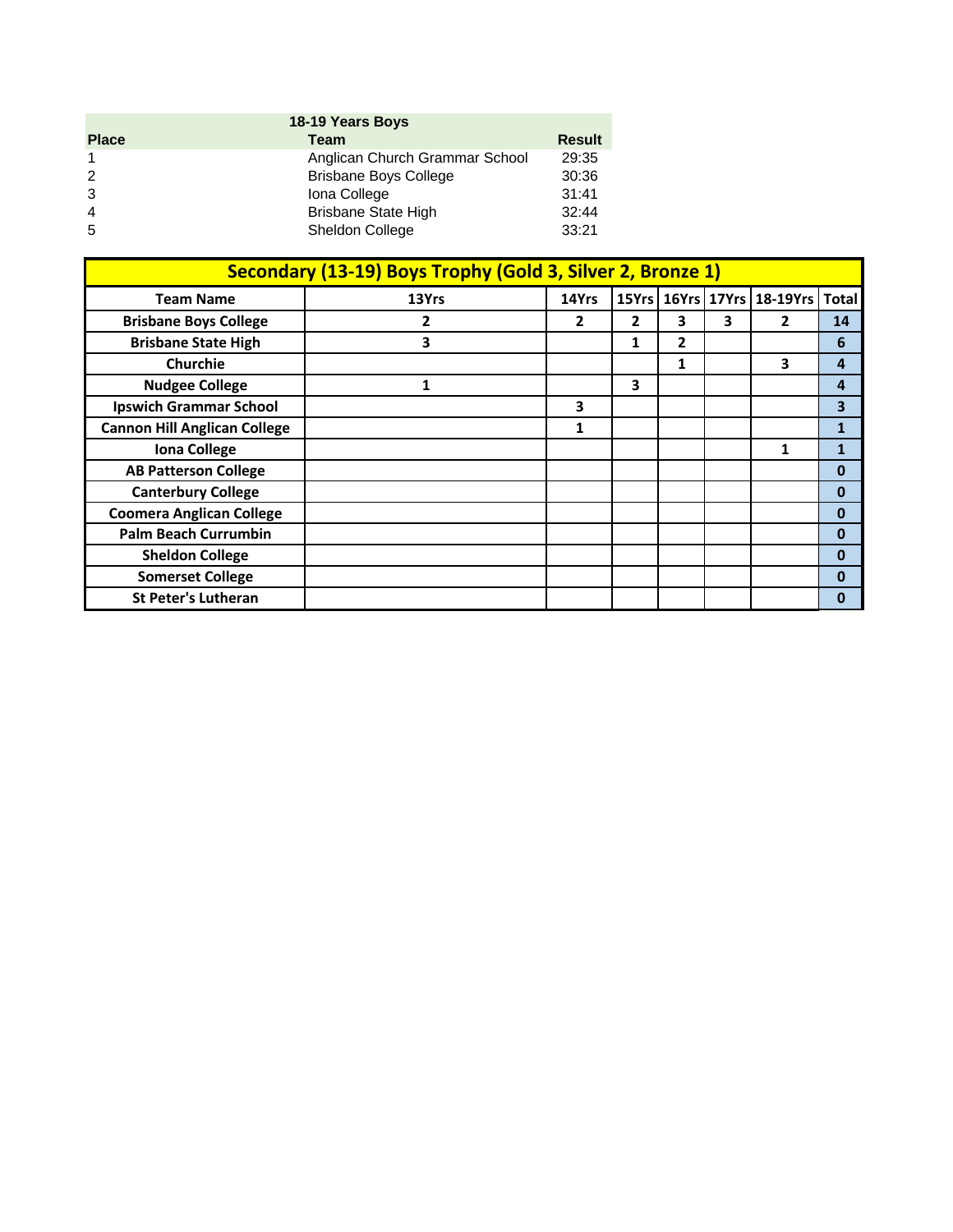#### **Under 8 Girls** Club Resuts - Female

| <b>Place</b>   | <b>Team</b>                          | <b>Result</b> |
|----------------|--------------------------------------|---------------|
| 1              | <b>Athletics North</b>               | 19:35         |
| $\overline{2}$ | <b>Toowong Harriers</b>              | 19:48         |
|                |                                      |               |
| <b>Place</b>   | <b>Under 10 Girls</b><br><b>Team</b> | <b>Result</b> |
| 1              | Toowoomba LAC                        | 15:50         |
| 2              | Ormeau LAC                           | 17:08         |
| 3              | Springwood LAC                       | 17:55         |
| 4              | <b>Athletics North</b>               | 18:21         |
| 5              | <b>Watt's Athletics</b>              | 18:53         |
| 6              | Ashgrove Rangers                     | 19:04         |
| 7              | <b>Toowong Harriers</b>              | 19:20         |
| 8              | Ashgrove Rangers B                   | 22:39         |
|                |                                      |               |
|                | <b>Under 12 Girls</b>                |               |
| <b>Place</b>   | Team                                 | <b>Result</b> |
| 1              | <b>Athletics North</b>               | 23:35         |
| 2              | <b>Balmoral LAC</b>                  | 24:30         |
| 3              | <b>Toowong Harriers</b>              | 26:38         |
| 4              | <b>Redlands Athletics</b>            | 27:09         |
| 5              | <b>Athletics North B</b>             | 27:27         |
| 6              | <b>Watt's Athletics</b>              | 27:29         |
| 7              | <b>Redlands Athletics B</b>          | 28:03         |
| 8              | Springwood LAC                       | 28:11         |
| 9              | <b>Toowong Harriers B</b>            | 30:47         |
|                | <b>Under 14 Girls</b>                |               |
| <b>Place</b>   | Team                                 | <b>Result</b> |
| 1              | University of the Sunshine Coast     | 22:20         |
| 2              | <b>Athletics North</b>               | 22:31         |
| 3              | <b>Toowong Harriers</b>              | 23:24         |
| 4              | <b>CMB Running Academy</b>           | 23:35         |
| 5              | <b>Athletics North B</b>             | 23:47         |
| 6              | Byron Bay Runners **                 | 24:33         |
| 7              | Ignition                             | 26:54         |
| 8              | <b>Thompson Estate</b>               | 30:51         |
| 9              | Galeforce Running                    | 32:01         |
|                | <b>Under 16 Girls</b>                |               |
| <b>Place</b>   | <b>Team</b>                          | <b>Result</b> |
| 1              | University of Qld                    | 33:06         |
| 2              | <b>Athletics North</b>               | 36:17         |
|                | <b>Under 18 Girls</b>                |               |
| <b>Place</b>   | <b>Team</b>                          | <b>Result</b> |
| 1              | University of Qld                    | 35:17         |
| 2              | <b>Toowong Harriers</b>              | 35:47         |
| 3              | <b>Gold Coast Victory</b>            | 37:29         |
| 4              | Byron Bay Runners **                 | 39:30         |
| 5              | <b>Watt's Athletics</b>              | 44:11         |
|                |                                      |               |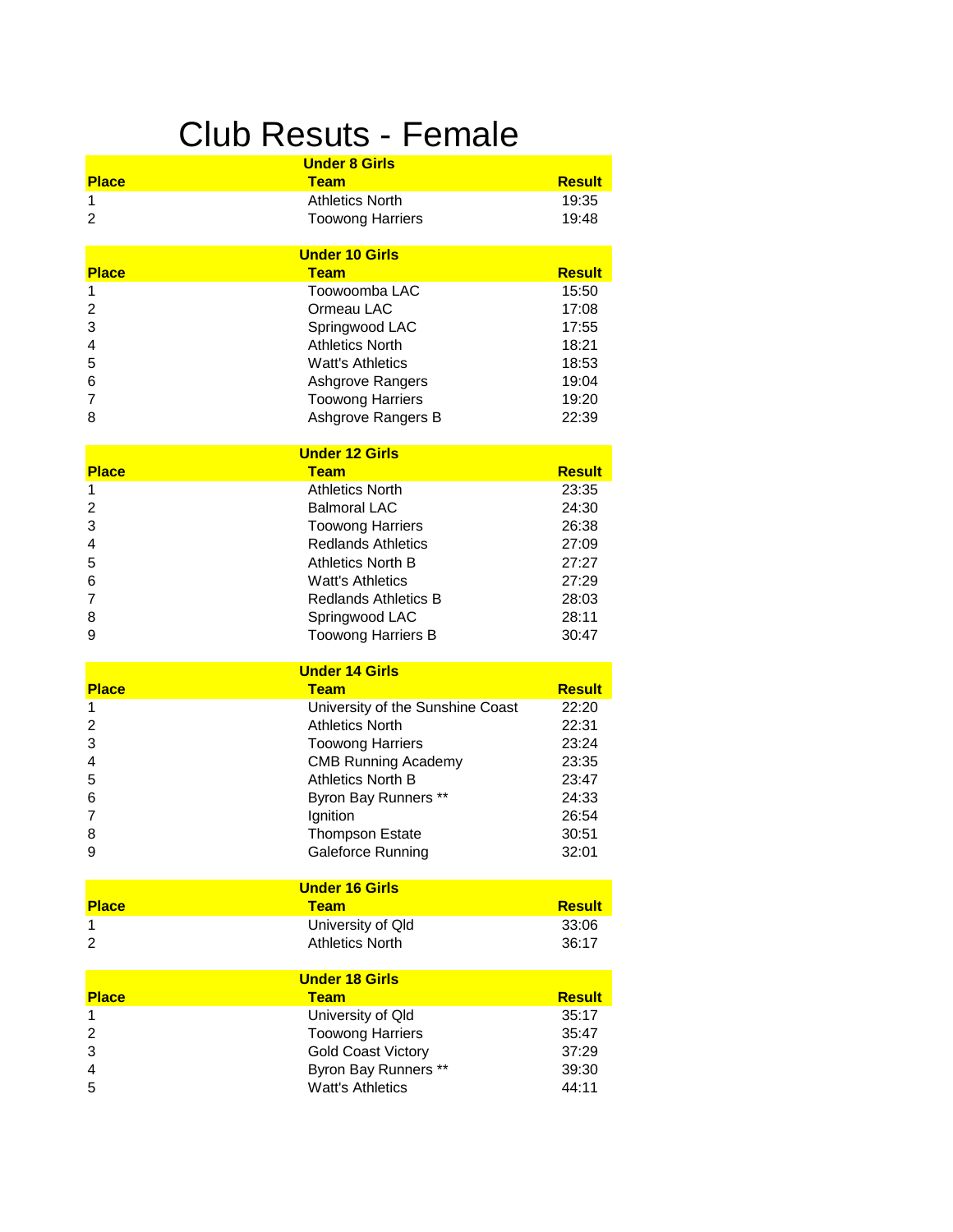|                          | <b>Under 20 Women</b>          |               |  |
|--------------------------|--------------------------------|---------------|--|
| <b>Place</b>             | <b>Team</b>                    | <b>Result</b> |  |
|                          | Gold Coast Run Co              | 32:07         |  |
| 1                        | <b>Athletics North</b>         | 32:59         |  |
| 2                        | <b>Border Striders</b>         | 34:15         |  |
| 3                        | <b>Athletics North B</b>       | 35:02         |  |
|                          | <b>Open Women</b>              |               |  |
| <b>Place</b>             | <b>Team</b>                    | <b>Result</b> |  |
| 1                        | <b>CMB Running Academy</b>     | 32:50         |  |
| 2                        | Sheldon Academy of Sport       | 35:53         |  |
| 3                        | <b>Thompson Estate</b>         | 35:55         |  |
| 4                        | <b>Tigers Athletics Club</b>   | 37:08         |  |
| 5                        | <b>Watt's Athletics</b>        | 37:41         |  |
| 6                        | Thompson Estate B              | 39:28         |  |
| 7                        | <b>Toowong Harriers</b>        | 43:13         |  |
|                          | <b>Masters 30+ Women</b>       |               |  |
| <b>Place</b>             | <b>Team</b>                    | <b>Result</b> |  |
| 1                        | <b>Watt's Athletics</b>        | 35:20         |  |
| 2                        | <b>Darling Downs Athletics</b> | 37:01         |  |
| 3                        | Darling Downs Athletics B      | 37:08         |  |
| 4                        | Galeforce RunningD             | 38:48         |  |
| 5                        | <b>Athletics North</b>         | 39:29         |  |
| 6                        | <b>Trailblazers</b>            | 40:37         |  |
| 7                        | Ashgrove Rangers               | 41:20         |  |
| 8                        | Thompson Estate B              | 43:10         |  |
| 9                        | <b>Galeforce Running</b>       | 43:12         |  |
| 10                       | <b>Trailblazers B</b>          | 44:38         |  |
| 11                       | <b>Watt's Athletics B</b>      | 45:27         |  |
| 12                       | <b>Thompson Estate</b>         | 45:31         |  |
| 13                       | Galeforce Running              | 49:17         |  |
| 14                       | Galeforce Running C            | 49:19         |  |
| 15                       | Ashgrove Rangers B             | 49:49         |  |
| 16                       | Thompson Estate C              | 54:45         |  |
| 17                       | <b>Athletics North B</b>       | 56:47         |  |
|                          |                                |               |  |
| <b>Masters 50+ Women</b> |                                |               |  |
| <b>Place</b>             | <b>Team</b>                    | <b>Result</b> |  |
| 1                        | <b>Toowong Harriers</b>        | 40:28         |  |
| 2                        | <b>Thompson Estate</b>         | 43:17         |  |
| 3                        | Byron Bay Runners **           | 43:24         |  |
| 4                        | <b>Trailblazers</b>            | 43:26         |  |
| 5                        | <b>Athletics North</b>         | 43:49         |  |

|    | AUTICIUS NUITI            | 40.49 |
|----|---------------------------|-------|
| 6  | <b>Toowong Harriers B</b> | 50:36 |
|    | Thompson Estate B         | 50:40 |
|    | Thompson Estate C         | 53:16 |
| 9  | Athletics North B         | 54:08 |
| 10 | Galeforce Running         | 55:47 |
|    |                           |       |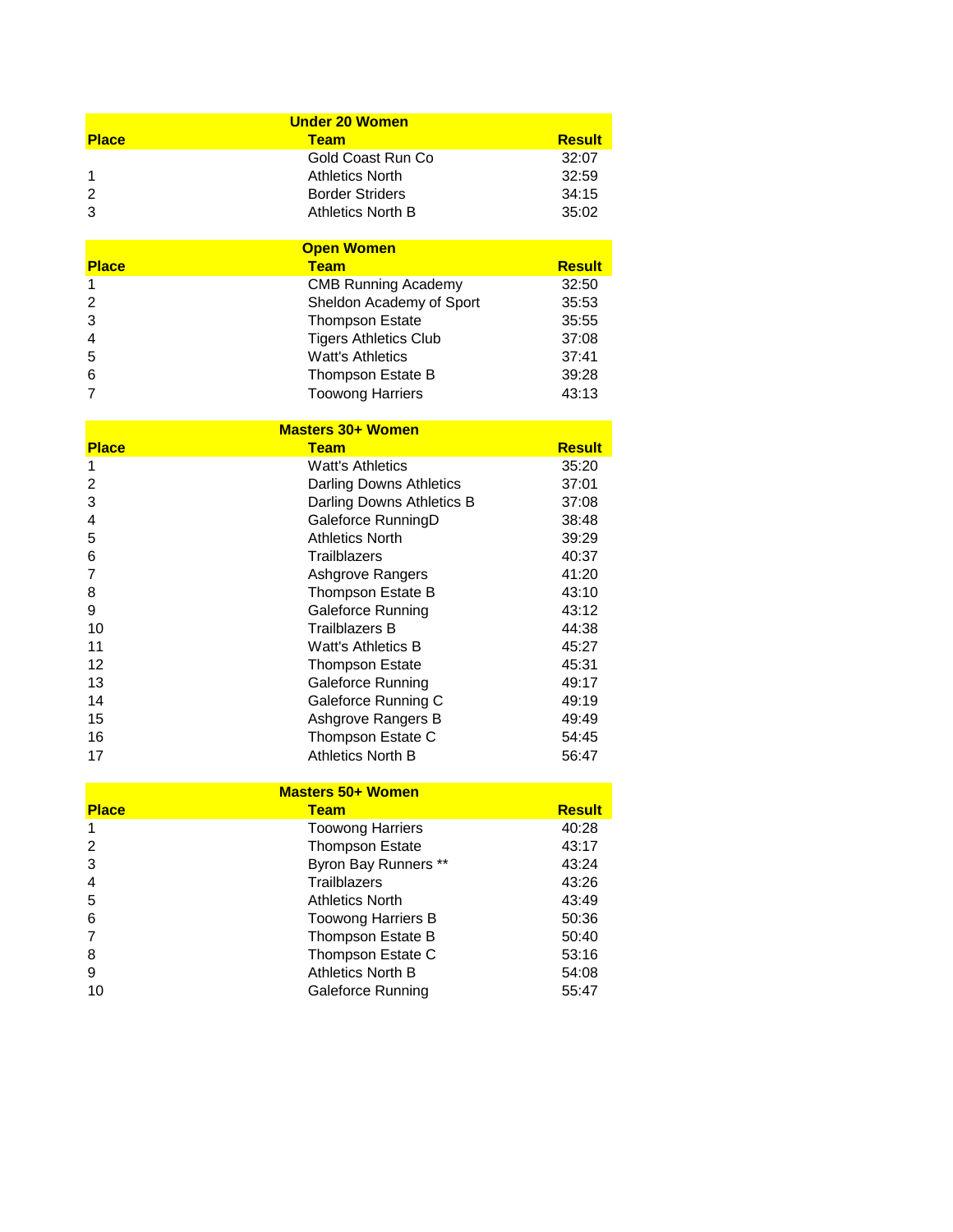# Club Resuts - Male

|                | <b>Under 8 Boys</b>      |               |
|----------------|--------------------------|---------------|
| <b>Place</b>   | <b>Team</b>              | <b>Result</b> |
| 1              | <b>Athletics North</b>   | 18:27         |
| 2              | Springwood LAC           | 18:36         |
| 3              | <b>Athletics North B</b> | 18:48         |
| 4              | <b>Toowong Harriers</b>  | 18:51         |
|                | <b>Under 10 Boys</b>     |               |
| <b>Place</b>   | <b>Team</b>              | <b>Result</b> |
| 1              | <b>Athletics North</b>   | 15:49         |
| $\overline{c}$ | Springwood LAC           | 16:02         |
| 3              | <b>Athletics North B</b> | 17:03         |
| 4              | <b>Toowong Harriers</b>  | 17:08         |
| 5              | Springwood LAC B         | 19:11         |
| 6              | Byron Bay Runners **     | 21:40         |
|                | <b>Under 12 Boys</b>     |               |
| <b>Place</b>   | <b>Team</b>              | <b>Result</b> |
| 1              | <b>Athletics North</b>   | 22:04         |
| 2              | Ignition                 | 23:03         |
| 3              | <b>Athletics North B</b> | 24:01         |
| 4              | Ignition                 | 25:24         |
| 5              | Byron Bay Runners **     | 25:42         |
| 6              | Athletics North C        | 27:09         |
| 7              | <b>Toowong Harriers</b>  | 27:30         |
| 8              | Springwood LAC           | 28:00         |
| 9              | <b>Thompson Estate</b>   | 37:10         |
|                | <b>Under 14 Boys</b>     |               |
| <b>Place</b>   | <b>Team</b>              | <b>Result</b> |
| 1              | Ashgrove Rangers         | 20:48         |
| 2              | <b>Athletics North</b>   | 20:56         |
| 3              | University of Qld        | 21:38         |
| 4              | <b>Athletics North B</b> | 23:21         |
| 5              | <b>Watt's Athletics</b>  | 23:32         |
| 6              | Ignition                 | 23:46         |
| 7              | Ashgrove Rangers B       | 28:10         |
|                | <b>Under 16 Boys</b>     |               |
| <b>Place</b>   | <b>Team</b>              | <b>Result</b> |
| 1              | University of Qld        | 31:32         |
| 2              | <b>Athletics North B</b> | 32:22         |
| 3              | <b>Thompson Estate</b>   | 32:51         |
| 4              | Byron Bay Runners **     | 35:22         |
| 5              | Darling Downs Athletics  | 36:26         |